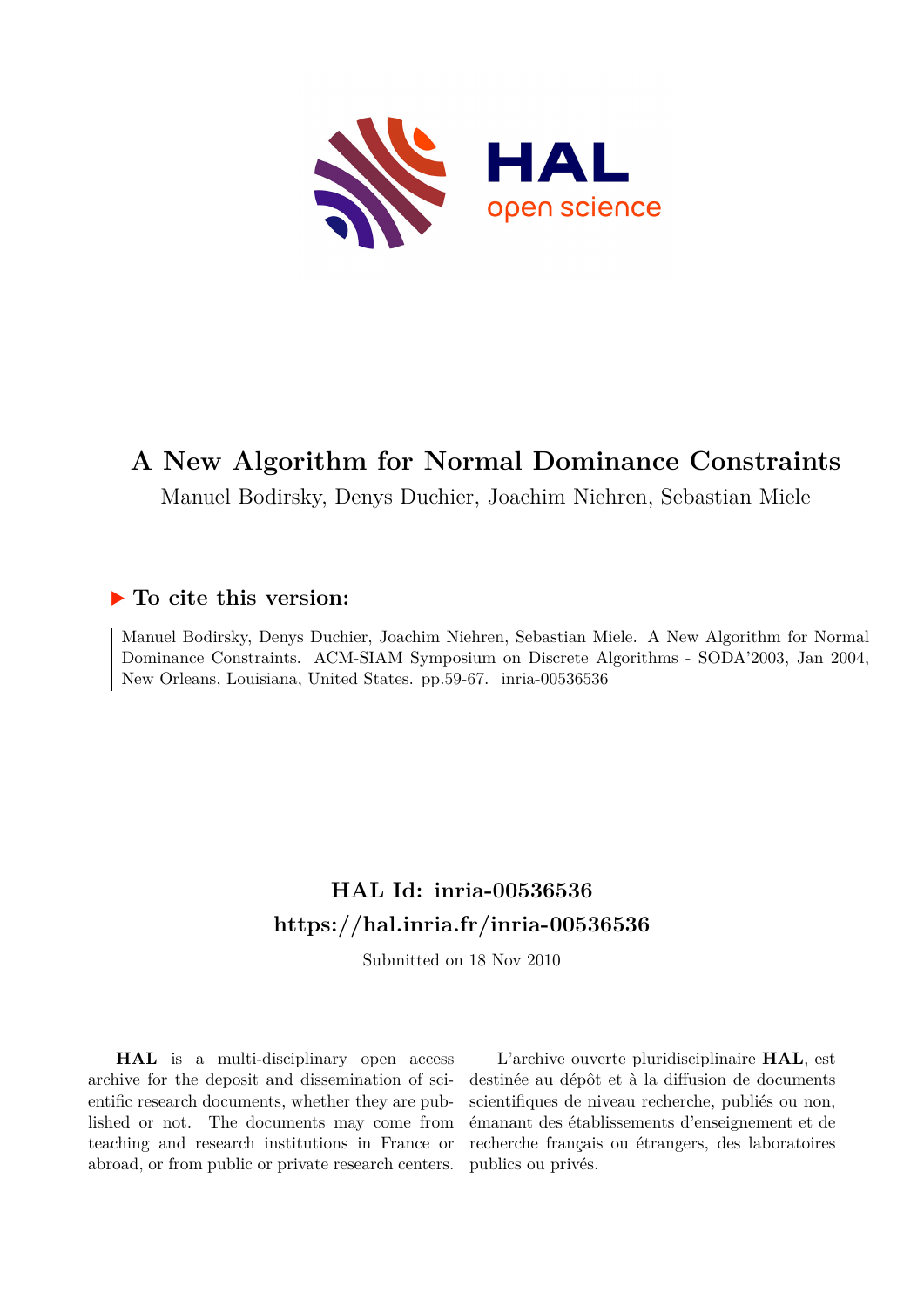Manuel Bodirsky<sup>∗</sup> Denys Duchier† Joachim Niehren‡ Sebastian Miele§

November 12, 2003

Dominance constraints are logical descriptions of trees. Efficient algorithms for the subclass of normal dominance constraints were recently proposed. We present a new and simpler graph algorithm solving these constraints more efficiently, in quadratic time per solved form. It also applies to weakly normal dominance constraints as needed for an application to computational linguistics. Subquadratic running time can be achieved employing decremental graph biconnectivity algorithms.

#### 1 Introduction

Dominance constraints are logical descriptions of trees [2, 10] that can talk about the mother and ancestor relations between the nodes of a tree. They have numerous applications, most of which belong to the area of computational linguistics, e.g. in underspecified semantics [4–6], underspecified discourse [7], and parsing with tree adjoining grammar [12].

Satisfiability of dominance constraints was proved NP-complete in [9]. This shed doubts on the feasibility of dominance based applications. The doubts were removed by Mehlhorn et al [1], who distinguished the language of normal dominance constraints which suffices for many applications and has a polynomial time satisfiability problem.

The most relevant problem for normal dominance constraints is to enumerate solved forms, i.e., all trees satisfying a constraint. Mehlhorn et al [1] presented an enumeration algorithm whose running time is  $O(n^4)$ per solved form. This algorithm relies on an efficient satisfiability test. Thiel [13] improved this result to  $O(n^3)$  by faster satisfiability testing.

In this paper, we propose a novel graph algorithm relying on graph connectivity, and inspired by [3]. It can enumerate all solved forms of a normal dominance constraint in  $O(n^2)$  per solved form, and thereby improves on the best previously known algorithm in efficiency. Subquadratic running time can be achieved employing decremental graph biconnectivity algorithms.

Our algorithm applies to the extended language of weakly normal dominance constraints that we introduce. This improves the applicability of dominance constraints in the area of natural language semantics. It underlies the first polynomial time algorithm for *minimal* recursion semantics (MRS) [5] presented in a follow up paper [11]. MRS is built into head driven phrase structure grammar (HPSG), one of the mainstream grammar formalisms in computational linguistics.

# 2 Weakly Normal Dominance Constraints

We start with a brief exposition of dominance constraints [2, 10], recall the notion of normality [1], and then introduce weak normality.

Let  $f, g$  range over the elements of some signature of function symbols with fixed arities and  $a, b$  over constants, i.e., function symbols of arity 0. A constructor tree over this signature is a ground term  $\tau$  constructed from the function symbols, as for instance  $f(q(a, a))$ . We identify ground terms with trees that are rooted, ranked, edge-ordered, and node-labeled. See Fig. 1 for a graphical representation of the tree  $f(g(a, a))$ .



Figure 1:  $f(g(a, a))$ 

Dominance constraints are logic formulas that describe constructor trees. They can talk about the mother-child relation  $\triangleleft$  between the nodes of a tree,  $dominance \, \triangleleft^*$  which is the reflexive ancestor relation, and inequality  $\neq$ . Let X, Y, Z range over an infinite set of node variables. A dominance constraint  $\phi$  is then a conjunction of literals:

$$
\phi \quad ::= \quad X : f(Y_1, \ldots, Y_n) \mid X \triangleleft^* Y \mid X \neq Y \mid \phi' \land \phi''
$$

A solution of a dominance constraint consists of a tree  $\tau$  and a variable assignment  $\alpha$  to the nodes of  $\tau$ . A

<sup>&</sup>lt;sup>∗</sup>Humboldt Universität zu Berlin, Germany

<sup>†</sup>LORIA, Nancy, France

<sup>‡</sup>INRIA team Mostrare, Université de Lille, France

 $§$ Universität des Saarlandes, Germany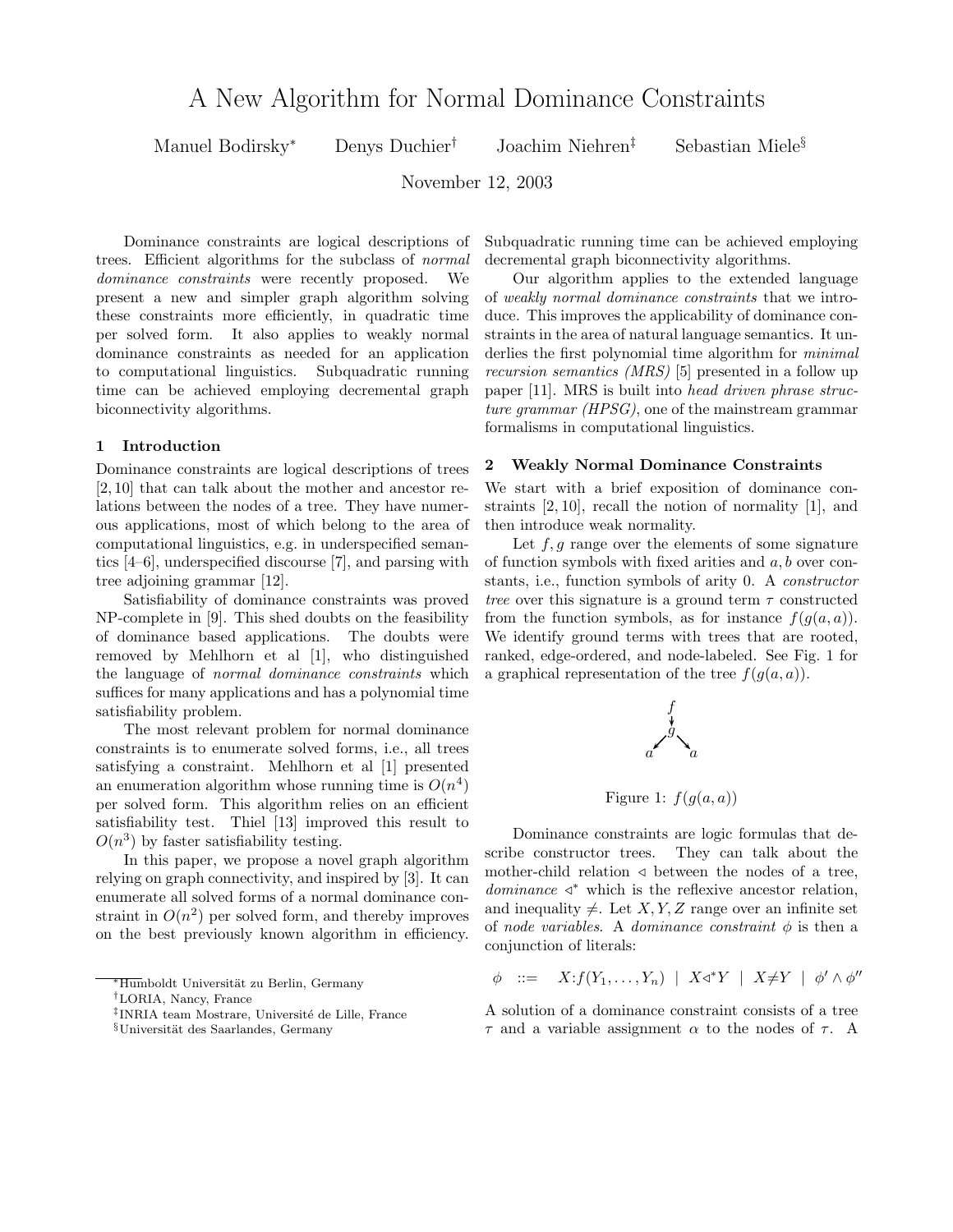

Figure 2: Unsatisfiable constraint:  $X: f(X_1, X_2) \wedge$  $X_1 \triangleleft^* Y \wedge X_2 \triangleleft^* Y$ 

*labeling literal*  $X: f(Y_1, \ldots, Y_n)$  is satisfied if  $\alpha(X)$  is labeled by f in  $\tau$  and has the children  $\alpha(Y_1), \ldots, \alpha(Y_n)$ in that order. A *dominance literal*  $X \triangleleft^* Y$  requires that  $\alpha(X)$  dominates  $\alpha(Y)$  in  $\tau$ . An *inequality literal*  $X \neq Y$ requires  $\alpha(X)$  and  $\alpha(Y)$  to be distinct.

The constraint of Fig. 2 requires that the node values of  $X_1$  and  $X_2$  are sisters, and ancestors of the node value of  $Y$ . This is clearly impossible in a tree since the subtrees rooted in two sister nodes, the values of  $X_1$ and  $X_2$ , are necessarily disjoint and therefore cannot share a common node Y.

DEFINITION 2.1. A dominance constraint  $\phi$  is normal if it satisfies:

- 1. (a) each variable of  $\phi$  occurs at most once in the labeling literals of  $\phi$ . A variable  $Y_i$  is a hole of  $\phi$  whenever it occurs at the right of some labeling literal  $X: f(Y_1, \ldots, Y_n)$  of  $\phi$ ; else it is a root of  $\phi$ .
	- (b) each variable of  $\phi$  occurs at least once in the labeling literals of  $\phi$ .
- 2. if X and Y are distinct roots in  $\phi$ ,  $X \neq Y$  occurs in  $φ$ .
- 3. (a) if  $X \triangleleft^* Y$  occurs in  $\phi$ , Y is a root in  $\phi$ .
	- (b) if  $X \triangleleft^* Y$  occurs in  $\phi$ , X is a hole in  $\phi$ .

A dominance constraint is weakly normal if it satisfies all above properties except for 1.(b) and 3.(b).

Dropping 3.(b) allows root-to-root dominances which enable the applications to MRS discussed in Section 5. Dropping condition 1.(b) adds convenience. The unsatisfiable constraint in Fig. 2, for instance, has holes  $X_1$  and  $X_2$  and roots X and Y. Extended by the entailed inequality  $X \neq Y$ , this constraint becomes weakly normal, but not normal as root  $Y$  violates condition 1.(b).

Compactification. Condition 1.(a) could be relaxed in order to support nested labelings, such as  $X_1: f(Y_1, X_2) \wedge X_2: g(Y_2, Y_3)$  modeling the nested term  $f(Y_1, g(Y_2, Y_3))$ . We do not do so here, as nested labeling can always be eliminated by *compactification*: The idea is to replace  $X_1: f(Y_1, X_2) \wedge X_2: g(Y_2, Y_3)$  by  $X_1: h(Y_1, Y_2, Y_3)$  where h is a new function symbol. In general, compactification preserves (un)solvability.

# 3 Dominance Graphs

We now shift the view from weakly normal dominance constraints to dominance graphs. Solutions of dominance constraints will correspond to solved forms of dominance graphs.

DEFINITION 3.1. A dominance graph  $(V, \triangleleft^* \boxplus \triangleleft)$  is a directed graph with two kinds of directed edges, dominance edges  $(X, Y) \in \text{Set}^*$  drawn as dotted arrows  $X$  with  $Y$  and tree edges  $(X, Y) \in \mathcal{A}$  drawn as solid arrows  $X \longrightarrow Y$ . Subgraphs of the following forms are forbidden in dominance graphs:

To every weakly normal dominance constraint we assign a unique dominance graph. The nodes of the graph of  $\phi$  are the variables of the constraint  $\phi$ . Labeling literals  $X: f(X_1, \ldots, X_n)$  of  $\phi$  contribute tree edges  $X \longrightarrow X_i$  for  $1 \leq i \leq n$ , and dominance literals  $X \triangleleft^* Y$ *dominance edges*  $X \rightarrow Y$ . Weak normality (Def. 2.1) ensures the absence of forbidden subgraphs (Def. 3.1).

We frequently draw dominance constraints as dominance graphs, as for instance in Fig. 2. In such drawings, we may freely include node labels f and the order of children in labeling literals even though these are ignored by the formal definition of dominance graphs. Note that inequality literals are also ignored.

The *reachability relation*  $R_G$  of a dominance graph  $(V, \lhd^* \rhd \lhd)$  is the reflexive transitive closure of  $\lhd^* \rhd \lhd$ . A dominance graph  $G$  is less specific than  $G'$  if:

- $G$  and  $G'$  differ only in their sets of dominance edges, and
- the reachability relation is extended:  $R_G \subseteq R_{G'}$

DEFINITION 3.2. We call a dominance graph  $(V, \triangleleft^* \boxplus \triangleleft)$ a solved form if it is a forest, i.e., a collection of rooted trees. A solved form of a dominance graph G is a solved form that is more specific than G. We call a dominance graph solvable if it has a solved form.

A minimal solved form  $($ of  $G$  $)$  is a solved form  $($ of G) that is minimal with respect to specificity. Fig. 3 shows a minimal solved form and two others that are more specific. Fig. 4 presents a dominance graph and its two minimal solved forms.

#### 4 Minimal Solved Forms versus Solutions.

In general, the solutions of a normal dominance constraint are partitioned by the minimal solved forms of its graph. This is important, as every dominance constraint has infinitely many solutions but only finitely many solved forms.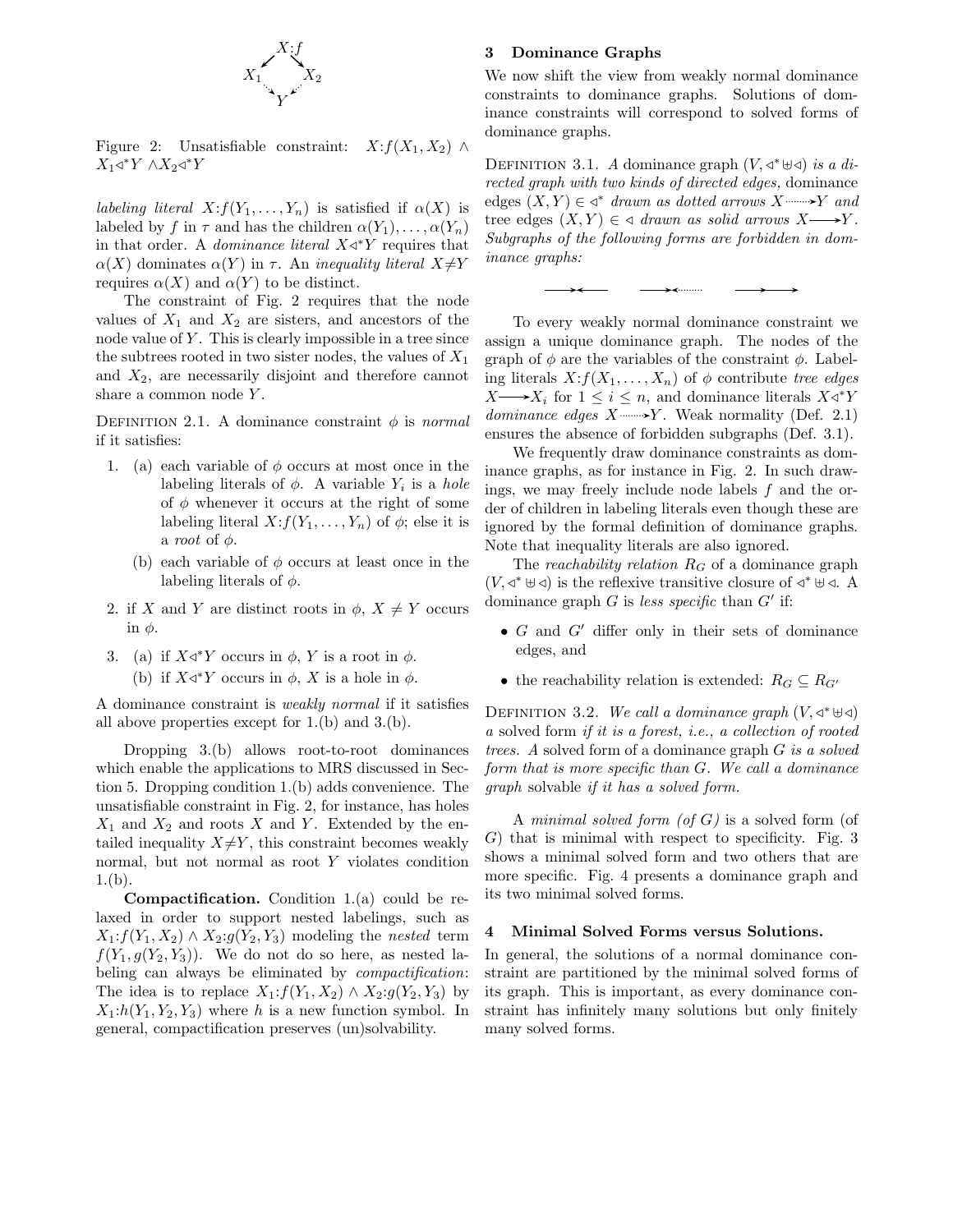



Figure 5: Dominance graph for Every man loves a woman (before compactification)

Figure 3: Three solved forms of which the left one is least specific.



Figure 4: A dominance graph with two minimal solved forms.

For lack of space, we do not prove this claim here. Instead, we formalize the equivalence between satisfiability and solvability (Prop. 4.1 below). We call  $\phi$  well-formed if it does not contain any subconstraint of the form  $X:a \wedge X\triangleleft^*Y$ . This does not restrict generality as every constraint can be made well-formed in a linear time: suppose that  $\phi$  contains a subconstraint  $X:a \wedge X \triangleleft^* Y$ . If X is the same variable as Y then we can remove  $X \triangleleft^* Y$ . Otherwise, X and Y are distinct roots of  $\phi$  so that  $X \neq Y$  belongs to  $\phi$ ; this is unsatisfiable since X must denote a leaf (which does not properly dominate any other node).

PROPOSITION 4.1. A well-formed weakly normal dominance constraint is satisfiable (has a solution) if and only if its dominance graph is solvable (has a solved form).

Proof. From a solution of a dominance constraint, one can easily read off a solved form of the corresponding dominance graph. It is sufficient to ignore all nodes of solutions that are not values of variables (together with all adjacent edges) and all redundant dominance edges induced by the solution. Vice versa, one can construct a solution for a solved form of a weakly normal dominance constraint inductively top down, as long as the

constraint is well-formed. New function symbols are to be introduced for labeling leaf variables in order to satisfy multiple outgoing dominance wishes via branching. The complete proof for normal dominance constraints is elaborated in [1]. We omit the details for the weakly normal case. □

## 5 Applications

Dominance constraints have multiple applications in computational linguistics [10]. Here we focus on modeling semantic underspecification of scope in two independent approaches: the constraint language for lambda structures (CLLS) [6], a general framework for semantic underspecification, and MRS [5], a less general approach but more popular in practice, in particular in larger scale head driven phrase structure grammars (HPSG).

The famous example every man loves a woman illustrates the notorious problem of scope ambiguity: either each man loves a possibly distinct woman  $\forall u (man(u) \rightarrow \exists v (woman(v) \land love(u, v)))$  or there is a woman that is loved by every man  $\exists v(woman(v) \land$  $\forall u (man(u) \rightarrow love(u, v))$ .

The dominance graph in Fig. 5 is derived by a CLLS semantics construction [6]; it becomes normal by compactification. The two readings of the sentence correspond to the minimal solved forms of this dominance graph. The MRS approach [5] is similar to CLLS but differs in two respects. First, MRS semantics constructs weakly normal dominance graphs, and second, these graphs are understood to describe configurations rather than minimal solved forms.

Configurations are particular solved forms, where nodes cannot have more than one outgoing dominance edge. "Closed" leaves labeled by a constant have no outgoing dominance edges. The restriction to such configurations matters: it is NP-complete to decide whether a solved form permits a configuration (because of closed leaves in contrast to [13], see Section 10 of [1]). Nevertheless, Niehren and Thater [11] distinguish a large fragment of MRS graphs, where all minimal solved forms are configurations. This result relies on the algorithm presented here, and for the first time formally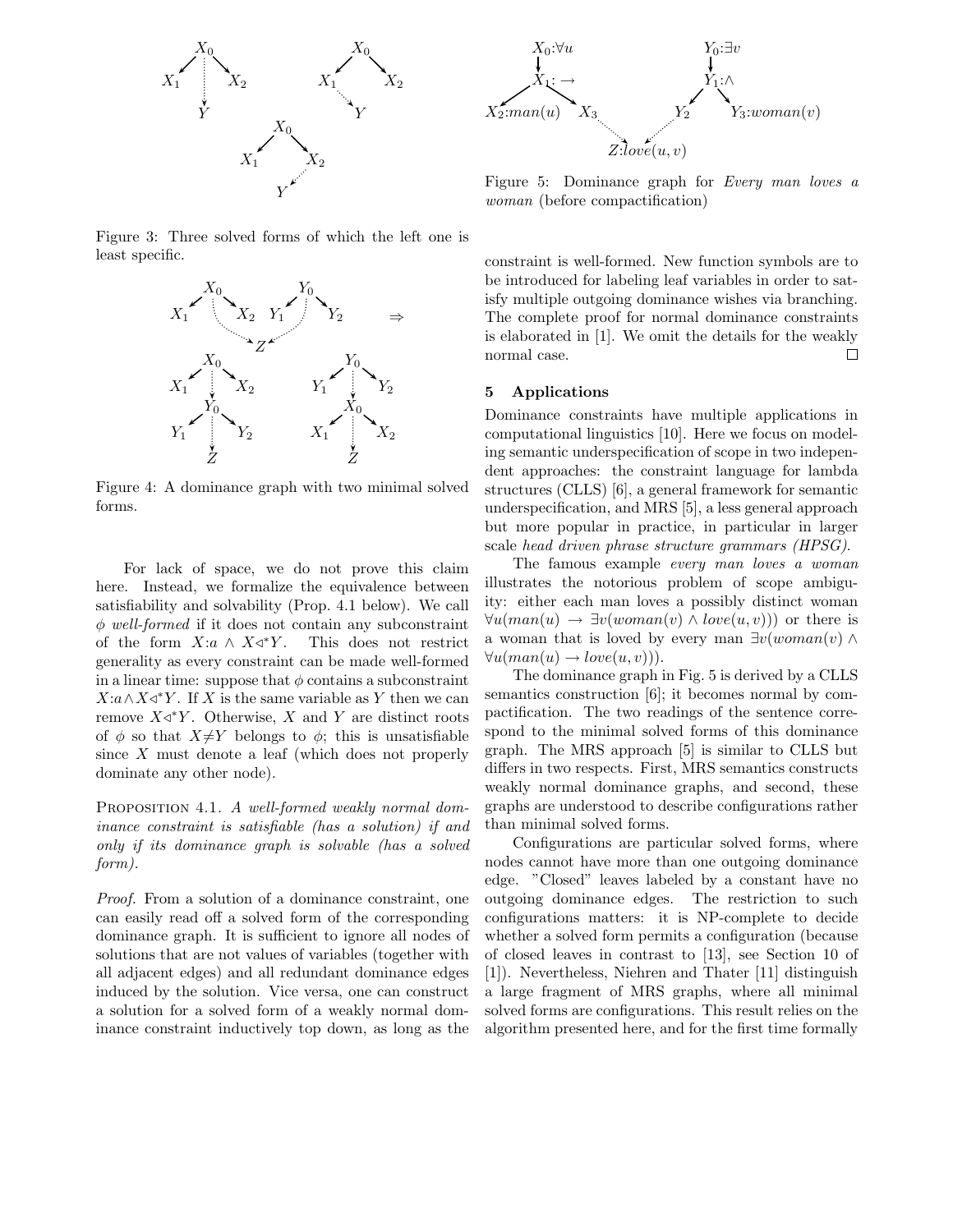treats the relationship between MRS and CLLS.

#### 6 Weak Connectedness

We reduce solvability of dominance graphs to solvability of weakly connected dominance graphs. The constraint graph  $G = (V, \triangleleft^* \oplus \triangleleft)$  is weakly connected if for any two nodes  $X$  and  $Y$  there is an undirected path from  $X$  to *Y* in  $\triangleleft$ <sup>\*</sup> ⊎  $\triangleleft$ . A weakly connected component (wcc) of G is a maximal weakly connected subgraph of G. Given a set of nodes  $V' \subseteq V$ , we write  $G|_{V'}$  for the restriction of G to nodes in  $V'$  and edges in  $V' \times V'$ . The wccs of  $G = (V, \triangleleft^* \boxplus \triangleleft)$  form a proper partition of  $V, \triangleleft^*$  and  $\triangleleft$ .

PROPOSITION 6.1. A dominance graph is solvable if and only if all its weakly connected components are solvable.

Proof. Let G be a dominance graph. If all wccs are solvable then we can choose some solved form for each component. The union of these solved forms is a solved form of  $G$ . Conversely, if  $G'$  is a solved form of  $G$ , and W are the nodes of a wcc of G, then  $G'|_W$  is a solved form of  $G|_W$ . □

We will now prove that a solved form of a weakly connected dominance graph is a rooted tree. This is equivalent to the following lemma, which states the key inductive property underlying the proofs of this paper.

LEMMA 6.1. (KEY) Let  $G = (V, E)$  be a dominance  $graph\ with\ solved\ form\ G'.\ If\ Y,Y'\ are\ weakly\ connected$ nodes in G then there exists a node Z that is a common ancestor of Y and Y' in  $G'$ .

*Proof.* Since the vertices  $Y$  and  $Y'$  are weakly connected there exists a chain  $(Y_0, Y_1, \ldots, Y_r)$  that starts at Y =  $Y_0$ , ends at  $Y' = Y_r$ , and is linked by edges  $(Y_i, Y_{i+1}) \in$  $E \cup E^{-1}$ . We prove by induction on r that there exists an index  $j \in \{0, \ldots, r\}$  with  $(Y_j, Y_0) \in R_{G'}$  and  $(Y_i, Y_r) \in R_{G'}$ . If  $r = 0$  or  $r = 1$  then we can choose Z to be either  $Y_0$  or  $Y_r$ . Otherwise, we can apply the induction hypothesis to the chain  $(Y_1, \ldots, Y_r)$ . Thus, there exists  $Z'$  that is a common ancestor of  $Y_1$  and  $Y_r$  in G'. If  $(Y_0, Y_1)$  is an inverse edge then Z' is also a common ancestor of  $Y_0$  and  $Y_r$ , so we can choose  $Z = Z'$ . Otherwise,  $(Y_0, Y_1) \in R_G$ . Thus, both  $Y_0$  and  $Z'$  are ancestors of  $Y_1$  in  $G'$ . Since this digraph is a forest, it follows that either  $(Y_0, Z') \in R_{G'}$  or  $(Z', Y_0) \in R_{G'}$ . In the first case, we choose  $Z = Y_0$ , and in the second one  $Z=Z'$ .  $\Box$ 

### 7 Freeness

This section prepares a solvability test for weakly connected dominance graphs. The idea of the algorithm is based on the notion of freeness.



Figure 6: An unsatisfiable dominance graph.

DEFINITION 7.1. A node  $X$  of a dominance graph  $G$  is called free in  $G$  if there exists a solved form of  $G$  where X has in-degree zero.

PROPOSITION 7.1. A weakly connected dominance graph without free nodes is unsolvable.

Proof. If G is weakly connected and solvable then it has a solved form which is a tree (Lemma 6.1). The root of this tree is free for G. П

The absence of solved forms can thus be proved by showing the absence of free nodes.

LEMMA 7.1. A dominance graph  $G = (V, \triangleleft^* \boxplus \triangleleft)$  with free node X satisfies:

- F1 X has in-degree zero in G
- $F2$  no distinct nodes  $Y, Y'$  that are linked to X by tree edges in G are weakly connected in  $G|_{V \setminus \{X\}}$

*Proof.* We assume that  $X$  is a free node of  $G$  and show that both conditions hold. (F1) A free node cannot have any incoming edge in G since it would have one in all its solved forms.  $(F2)$  Let Y and Y' be distinct nodes that are linked to  $X$  in  $G$  via tree edges. If  $Y$  and  $Y'$ are weakly connected in  $G|_{V \setminus \{X\}}$  then some node Z of  $G|_{V \setminus \{X\}}$  must be a common ancestor of Y and Y' in all solved forms of  $G$  (Lemma 6.1), yet distinct from their mother  $X$ : therefore  $Z$  is an ancestor of  $X$  in all solved forms of G, in contradiction with the assumption that  $X$  is free. П

Prop 7.1 and Lemma 7.1 imply the unsolvability of the dominance graph in Fig. 6, where the roots  $X_0$  and  $Y_0$  violate (F2) while all others  $(Z_1 \text{ and } Z_2)$  violate (F1).

#### 8 Algorithm

The idea to construct a solved form of a given weakly connected dominance graph  $G = (V, \triangleleft^* \oplus \triangleleft)$  is to remove a node satisfying (F1) and (F2) together with its neighborhood in  $\triangleleft^*$ , and to fail if there is no such node. We then decompose the remaining digraph of  $G$  into weakly connected components, and recursively solve these subgraphs. If successful it is easy to construct a solved form of the whole graph.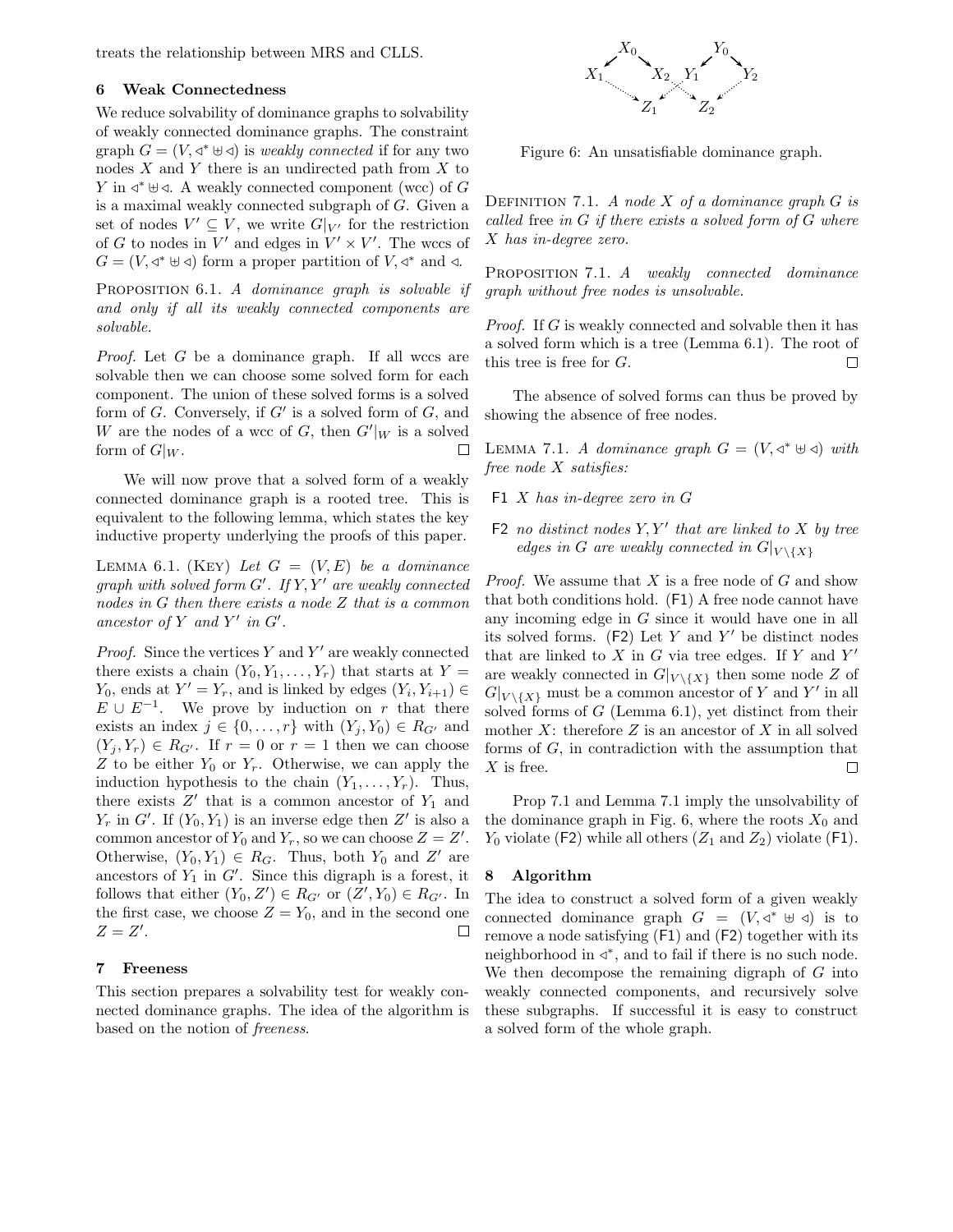$\text{sat}(G) \equiv$ 

**forall** weakly connected components  $G' = (V', \triangleleft^* \boxplus \triangleleft)$  of G: choose some arbitrary node  $X \in V'$  satisfying (F1) and (F2) in  $G'|_{V'}$  else fail Let  $Y_1, \ldots, Y_n \in V'$  be all nodes s.t.  $X \triangleleft Y_i$ .  $sat(G|_{V'-\{X,Y_1,...,Y_n\}})$ 

Figure 7: Checking solvability of dominance graphs.

LEMMA 8.1. Let  $G$  be a non-empty dominance graph. Then the following properties are equivalent:

- 1. The procedure  $\text{sat}(G)$  in Fig. 7 fails for some nondeterministic choice.
- 2. G is not solvable.
- 3. The procedure  $sat(G)$  fails for all nondeterministic choices.

*Proof.*  $(1 \Rightarrow 2)$  If sat $(G)$  fails for some nondeterministic choices, then G contains a weakly connected subgraph  $G'$  whose nodes all violate (F1) or (F2). By Lemma 7.1,  $G'$  has no free node and by Prop. 7.1 it is unsolvable. Since any graph which has an unsolvable subgraph is unsolvable, G must be unsolvable, too.

 $(2 \Rightarrow 3)$  Suppose sat $(G)$  is successful for some nondeterministic choices. We will prove by induction on the size of  $G = (V, \triangleleft \oplus \triangleleft^*)$  that G has a solved form. If  $G$  is not weakly connected, then  $G'$  is solvable by induction hypothesis for all wcc's  $G'$  of  $G$ , and hence  $G$  is solvable by Prop. 6.1. Otherwise  $G$  is weakly connected. Since the algorithm did not fail, there exists some node X in G that satisfies  $(F1)$  and  $(F2)$ . By induction hypothesis, the wcc's  $G|_{V-\{X,Y_1,...,Y_n\}}$  have solved forms  $G'_1, \ldots, G'_k$ . For each  $G'_i$ , if G has a dominance edge from  $Y_j$  to some node in  $G'_i$ , we attach  $G'_{i}$  with a dominance edge under  $Y_{j}$ ; otherwise, we attach it with a dominance edge under  $X$ . Using  $(F1)$ and (F2) and the definition of dominance graphs we verify that  $(0)$  the resulting graph  $G'$  is a dominance graph,  $(1)$  G' is a tree that  $(2)$  contains all tree edges of G, and (3) refines dominance its wishes  $\triangleleft^* \subseteq R_{G'}$ . Thus  $G'$  is a solved form that is more specific than  $G$ .

 $(3 \Rightarrow 1)$  Clearly, if sat(G) fails for all nondeterministic choices then it also fails for some nondeterministic choice.  $\Box$ 

The algorithm contains a nondeterministic choice statement. We will now show that if we consider all different possibilities at this point, we can enumerate all minimal solved forms of a given dominance graph. The enumeration algorithm is given in Figure 9.

An example for a run of the algorithm is given in Figure 8. Procedure solved form applied to the graph on the left first computes the weakly connected components - there is only one. It then applies solve to this component. The only node satisfying (F1) and (F2) in the graph on the left is  $X_3$ . Note in particular that  $X_0$  violates (F2). The algorithm thus removes the tree fragment of  $X_3$ , i.e., nodes  $X_3, X_4, X_5$ . The resulting graph, drawn in the middle of Figure 8, has only one connected component, and we again apply solve. After several steps, a single solved form is returned (it equals the graph in the middle again). For the final result, the algorithm adds the previously removed tree fragment of  $X_0$  on top of this graph. A dominance edge from  $X_4$  to  $X_0$  is inserted since  $X_4$  dominates  $X_6$  in  $G$ , and since  $X_6$  belongs to the same component as  $X_0$  in the middle.

THEOREM 8.1. The algorithm solved form of Figure  $9$ applied to a dominance graph G produces all and only the minimal solved-forms of G.

Proof. The algorithm reflects the construction of a solved form in the proof of Lemma 8.1. By its recursive structure, the dominance graphs returned by  $\text{solve}(G)$ are rooted trees, and therefore solved form $(G)$  is a forest. It is also easy to see that it is more specific than G and thus the algorithm only produces solved forms of G. Different choices of free nodes lead to different solved forms, and thus each solved form is produced at most once. We only have to prove that the algorithm produces all minimal solved forms of G. Since at each recursive step in solve we process a weaklyconnected graph, by Lemma 6.1 the algorithm must return a solved-form that is a tree; therefore some node X must be chosen to be top-most. If we want to make this node the root of our solved form, we must insert the dominance edges added in the last or next to last line of the algorithm. Therefore, we only enumerate minimal solved forms of  $G$ . The node  $X$  is by definition free, and thus the algorithm will eventually choose it. Thus we enumerate all minimal solved forms of G.  $\Box$ 

Corollary 8.1. For a node of a solvable dominance graph,  $(F1)$  and  $(F2)$  are necessary and sufficient conditions for freeness.

Proof. Free nodes satisfy (F1) and (F2) by Lemma 7.1. Conversely, let X be a node of a dominance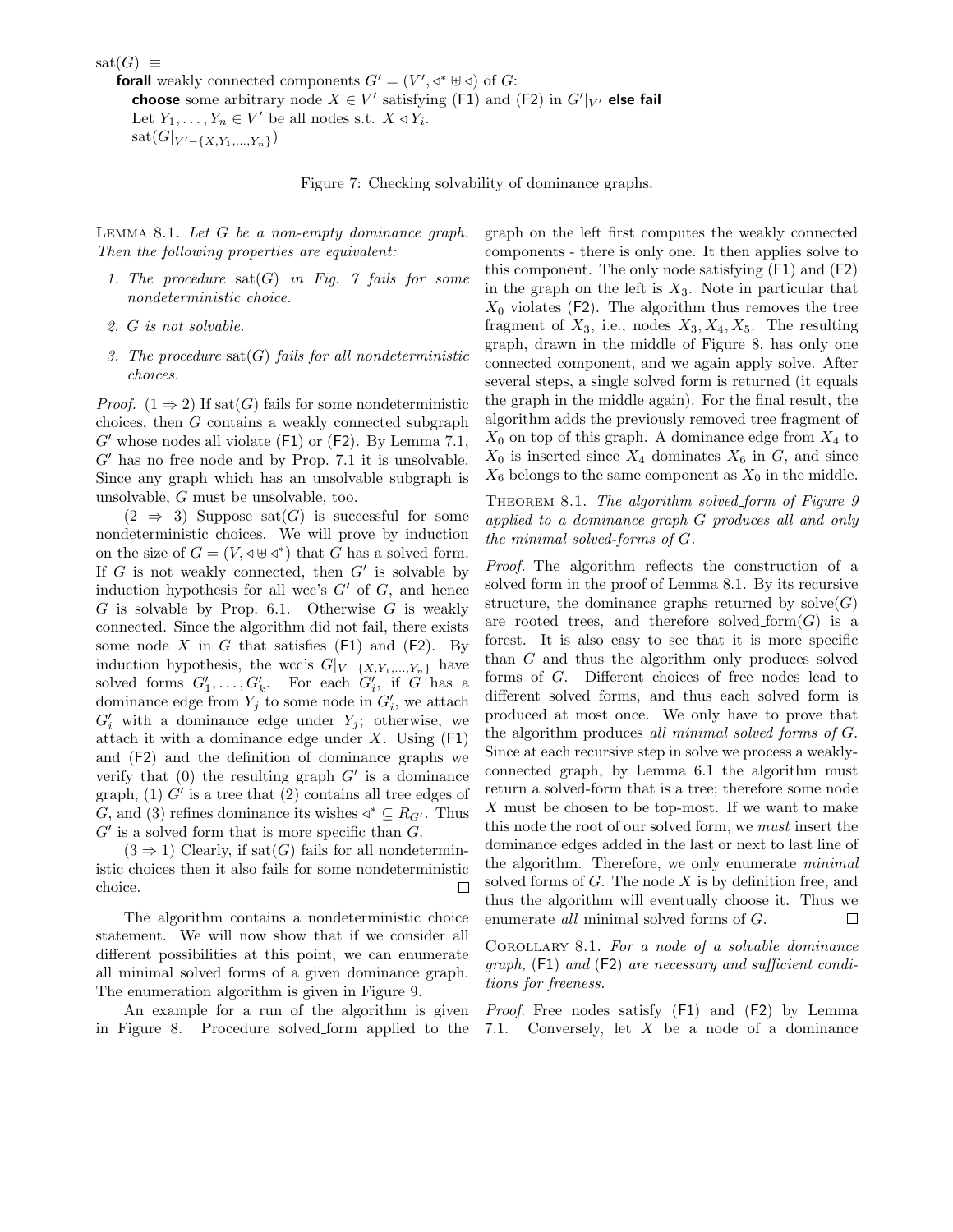

Figure 8: The algorithm in action.

graph  $G$  satisfying  $(F1)$  and  $(F2)$ . Then algorithm solved form  $(G)$  calls solve  $(G)$  for the weakly connected component  $G'$  of X, and in solve(G) the node X can be chosen to construct a solved form of  $G'$ . It will never fail since  $G$  is solvable (Lemma 8.1) and finally produces a solved form of  $G'$  (Theorem 8.1), which is a tree rooted at X.  $\Box$ 

In Section 9 we will describe how to compute all nodes satisfying (F1) and (F2) in time  $O(n+m)$  where  $n$  is the number of nodes and  $m$  the number of edges in a dominance graph G. This will prove:

THEOREM 8.2. The overall running time of the enumeration algorithm for dominance graphs in Figure 9 is in  $O(n \cdot (n+m))$  per solved-form.

#### 9 Testing Freeness Conditions

We now want to efficiently compute the set of nodes that satisfy the freeness conditions (F1) and (F2). We have to check for each node  $u$  with indegree zero whether it has a pair of children (linked to  $u$  by outgoing tree edges) that are weakly connected in the dominance graph of the constraint without  $u$ . Thus the naive way would be to compute for all these nodes  $u$  the weakly-connected components of the constraint graph without node u. This takes quadratic time per node, and thus cubic time to compute all free nodes.

We now show how to compute the set of free nodes in linear time. A (vertex-)biconnected component of a graph is a maximal subgraph that remains connected when one of its nodes is deleted. Biconnected components form a proper partition of the graph edges.

PROPOSITION 9.1. A node  $X$  in a dominance graph  $G$ satisfies  $(F2)$  if and only if all different tree edges  $(X, Y)$ and  $(X, Y')$  of G lie in different biconnected components of G.

*Proof.* If  $X$  does not have any children there is nothing to show. So first assume that  $Y$  and  $Y'$  are in the same weakly connected component of  $G|_{V_G\setminus\{X\}}$ .

Then there is a path between  $Y$  and  $Y'$  not using X and thus the edges  $(X, Y)$  and  $(X, Y')$  must be in the same biconnected component. Conversely, assume that  $(X, Y)$  and  $(X, Y')$  are in the same biconnected component. Then there is a path from  $Y$  to  $Y'$  not using  $X$  and therefore there still must be a path from Y to Y' after removing  $X$ .  $\Box$ 

A linear time algorithm that given a graph computes a mapping from each edge to a unique representant of its biconnected component can be found in any textbook that covers graph algorithms. To compute the set of free nodes, we use a control bit for each biconnected component. When processing a candidate  $X$ , we can use the bit to check for each edge  $(X, Y) \in \mathcal{A}^*$  whether we already encountered another edge  $(X, Y') \in \text{A}^*$  in the same biconnected component. Since we spend only constant time on every tree edge, we have a linear time procedure that finds the free roots.

In each step, the algorithm computes the weakly connected components and biconnected components from scratch again. It is possible to further improve the running time and to avoid these redundant computations using dynamic graph connectivity algorithms, that allow to answer weak connectivity and biconnectivity queries in amortized sublinear time [8].

#### 10 Implementation and Evaluation

We implemented the New algorithm (without using the mentioned decremental graph connectivity algorithms) and compared it to the best known previous implementations of Mehlhorn [1] and Thiel [13]. All implementations are done with  $C++/LEDA$  and were run on a Pentium-IV 2GHz. The software and the instances for experimentation are available at http://ps.uni-sb. de/~smiele/dom-solving.

Table 1 and Figure 10 report on comparative benchmarks for a collection of prototypical examples in the application to scope underspecification. Chain  $k$  is a dominance constraint that models a natural language sentence with  $k$  quantifiers. Furthermore, we consider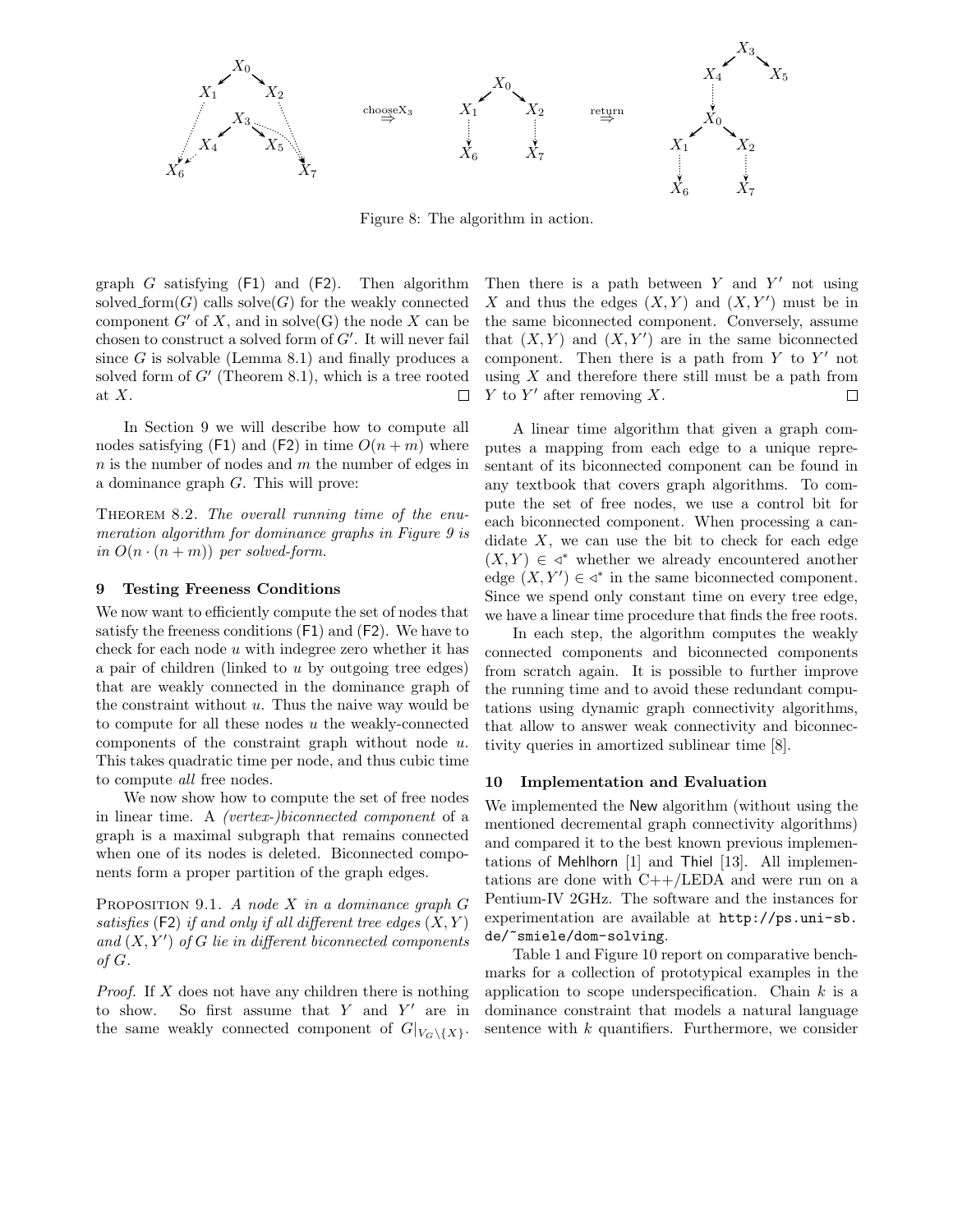solved form $(G) \equiv$ Let  $G_1, \ldots, G_k$  be the wcc's of  $G = (V, \triangleleft^* \cup \triangleleft)$ Let  $(V_i, \triangleleft_i^* \uplus \triangleleft_i)$  be the result of solve $(G_i)$ return  $(V, \cup_{i=1}^k \triangleleft_{i}^* \boxplus \triangleleft)$ solve $(G) \equiv$ **precond:**  $G = (V, \triangleleft^* \oplus \triangleleft)$  is weakly connected choose a node  $X$  satisfying (F1) and (F2) in  $G$  else fail Let  $Y_1, \ldots, Y_n$  be all nodes s.t.  $X \triangleleft Y_i$ Let  $G_1, \ldots, G_k$  be the weakly connected components of  $G|_{V-\{X, Y_1, \ldots, Y_n\}}$ Let  $(W_j, \triangleleft_j^* \oplus \triangleleft_j)$  be the result of solve $(G_j)$ , and  $X_j \in W_j$  its root return  $(V, \cup_{j=1}^k \triangleleft_j^* \cup \triangleleft_1^* \cup \triangleleft_2^* \boxplus \triangleleft),$  where  $\triangleleft_1^* = \big\{ (\check{Y}_i, X_j) \mid \exists X' : (Y_i, X') \in \triangleleft^* \wedge X' \in W_j \big\},\$  $\triangleleft_2^* = \big\{ (X,X_j) \mid \neg \exists X' : (Y_i,X') \in \triangleleft^* \wedge X' \in W_j \big\}$ 



60



50 40 ratio to New ratio to New 30 20 10  $0\frac{L}{2}$ 2 4 6 8 10 12 14 16 length of chain

Average times in milliseconds per solved form, for chains of increasing lengths. Mehlhorn highest curve, Thiel middle, New lowest

Ratios of Mehlhorn and Thiel to our New algorithm. Mehlhorn/New higher curve, Thiel/New lower curve

Figure 10: Benchmarks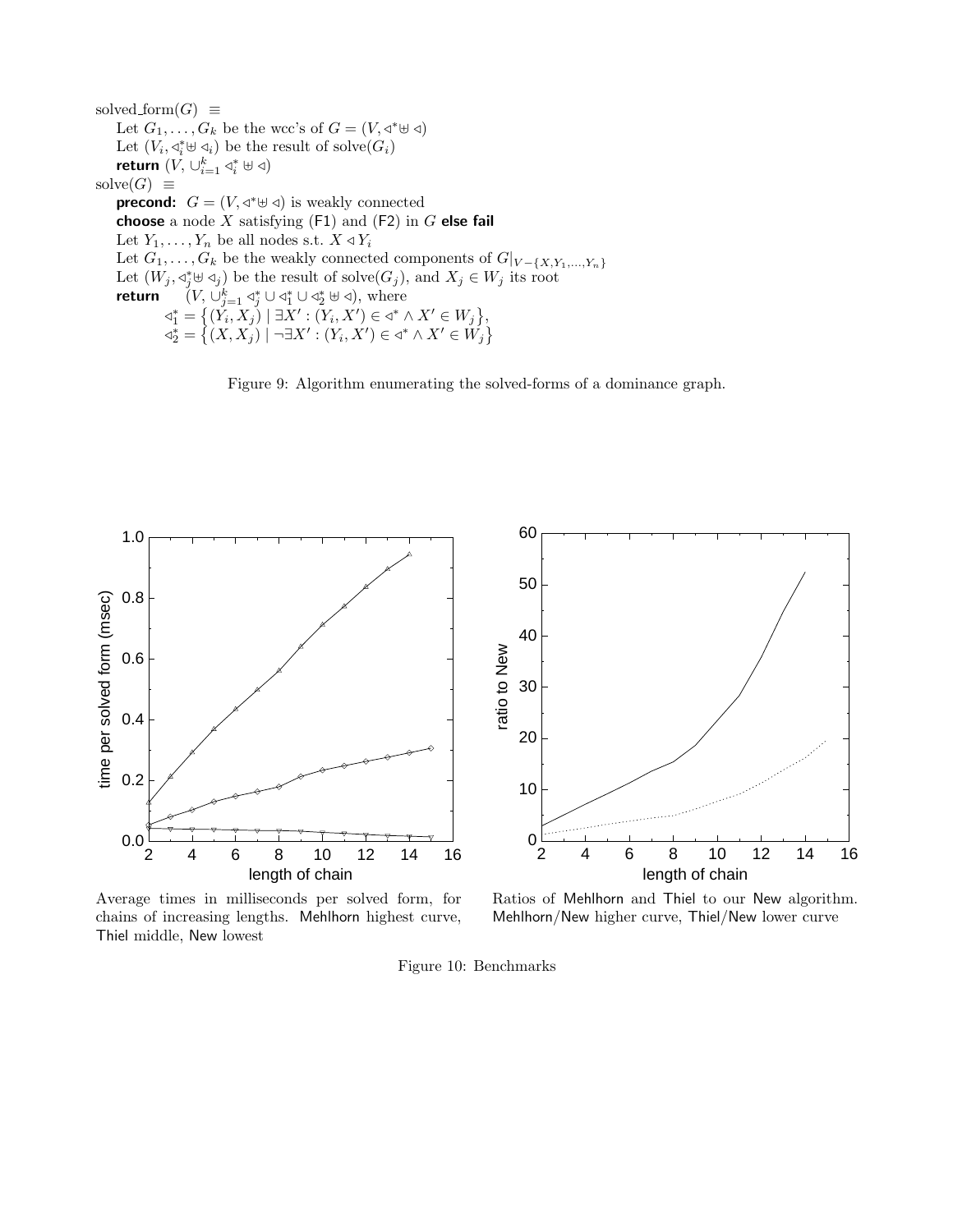| Problem  | Mehlhorn | Thiel    | <b>New</b> | $\boldsymbol{n}$ | m  | $\overline{N}$ |
|----------|----------|----------|------------|------------------|----|----------------|
| Chain 2  | 0.128    | 0.055    | 0.0435     | 8                | 8  | $\overline{2}$ |
| Chain 3  | 0.2136   | 0.0818   | 0.0422     | 12               | 13 | 5              |
| Chain 4  | 0.292857 | 0.104286 | 0.040714   | 16               | 18 | 14             |
| Chain 5  | 0.369524 | 0.131429 | 0.04       | 20               | 23 | 42             |
| Chain 6  | 0.435379 | 0.149545 | 0.038409   | 24               | 28 | 132            |
| Chain 7  | 0.498834 | 0.164336 | 0.036596   | 28               | 33 | 429            |
| Chain 8  | 0.561818 | 0.18042  | 0.036363   | 32               | 38 | 1430           |
| Chain 9  | 0.641094 | 0.214109 | 0.034348   | 36               | 43 | 4862           |
| Chain 10 | 0.713027 | 0.234996 | 0.030304   | 40               | 48 | 16796          |
| Chain 11 | 0.77379  | 0.249430 | 0.027268   | 44               | 53 | 58786          |
| Chain 12 | 0.837788 | 0.263831 | 0.023364   | 48               | 58 | 208012         |
| Chain 13 | 0.896218 | 0.277453 | 0.020016   | 52               | 63 | 742900         |
| Chain 14 | 0.944325 | 0.292304 | 0.017992   | 56               | 68 | 2674440        |
| Chain 15 |          | 0.307242 | 0.015540   | 60               | 73 | 9694845        |
| H&S      | 0.342262 | 0.117262 | 0.03869    | 19               | 20 | 168            |
| MRS      | N/A      | N/A      | 0.045      | 9                | 8  | 2              |

Table 1: Average time in milliseconds per solved form, for constraint graphs with n nodes, m edges, and N solved forms

a famous example of Hobbs and Shieber (H&S) and the MRS example of Fig. 5. The latter has a constraint graph that is not normal, but only weakly normal. Therefore it is beyond the reach of the Mehlhorn and Thiel algorithms, hence the  $N/A$  entries in Table 1.



Figure 11: A dominance graph with *disjointness edges*.

# 11 Disjointness Constraints

The algorithm described here is fundamentally different from the one presented in [1] where satisfiability was characterized by the absence of so-called hypernormal cycles in the dominance graph. The difference can be further demonstrated with a natural extension of our constraint language by means of disjointness literals. These are part of various tree description languages  $[2, 3, 6].$ 

A disjointness literals  $X \perp Y$  is satisfied by a solution  $(\tau, \alpha)$  if neither  $\alpha(X)$  dominates  $\alpha(Y)$  nor  $\alpha(Y)$ dominates  $\alpha(X)$ . Consider Figure 11. We draw disjointness constraints in the constraint graph with dashed lines. This graph is unsatisfiable, since it does not contain a free node. The approach of [1], which tests for the presence of certain kinds of 'bad cycles' in the constraint graph, does not naturally extend to graphs also containing disjointness edges. Observe that after deleting any edge in Figure 11 the constraint is satisfiable.

In contrast, our algorithm can easily be adapted to deal with this extended constraint language. We now have the following additional property of a free node  $X$ :

F3 X has no incident disjointness edge:  
\n
$$
\forall Y \in V : (X \perp Y) \notin \phi
$$

The proofs can readily be adapted to show that, for satisfiable constraints, (F1), (F2) and (F3) are again necessary and sufficient conditions for freeness.

# 12 Conclusion

We described an algorithm that enumerates the minimal solved forms of a normal dominance constraint in quadratic time per solved form. We thereby improved on the best previously known algorithm [13], which required cubic time per solved form. Subquadratic running time could be achieved by employing decremental graph biconnectivity algorithms.

Our approach is not only more efficient, but it is also more general than earlier approaches [1, 13]: firstly, it also applies to the language of weakly normal dominance constraints, which improves the applicability of dominance constraints in the area of natural language semantics. Secondly, it extends simply to a language admitting disjointness literals.

These results are especially significant for applications in computational linguistics. In particular, they underlie the first polynomial time algorithm for minimal recursion semantics (MRS) [5, 11].